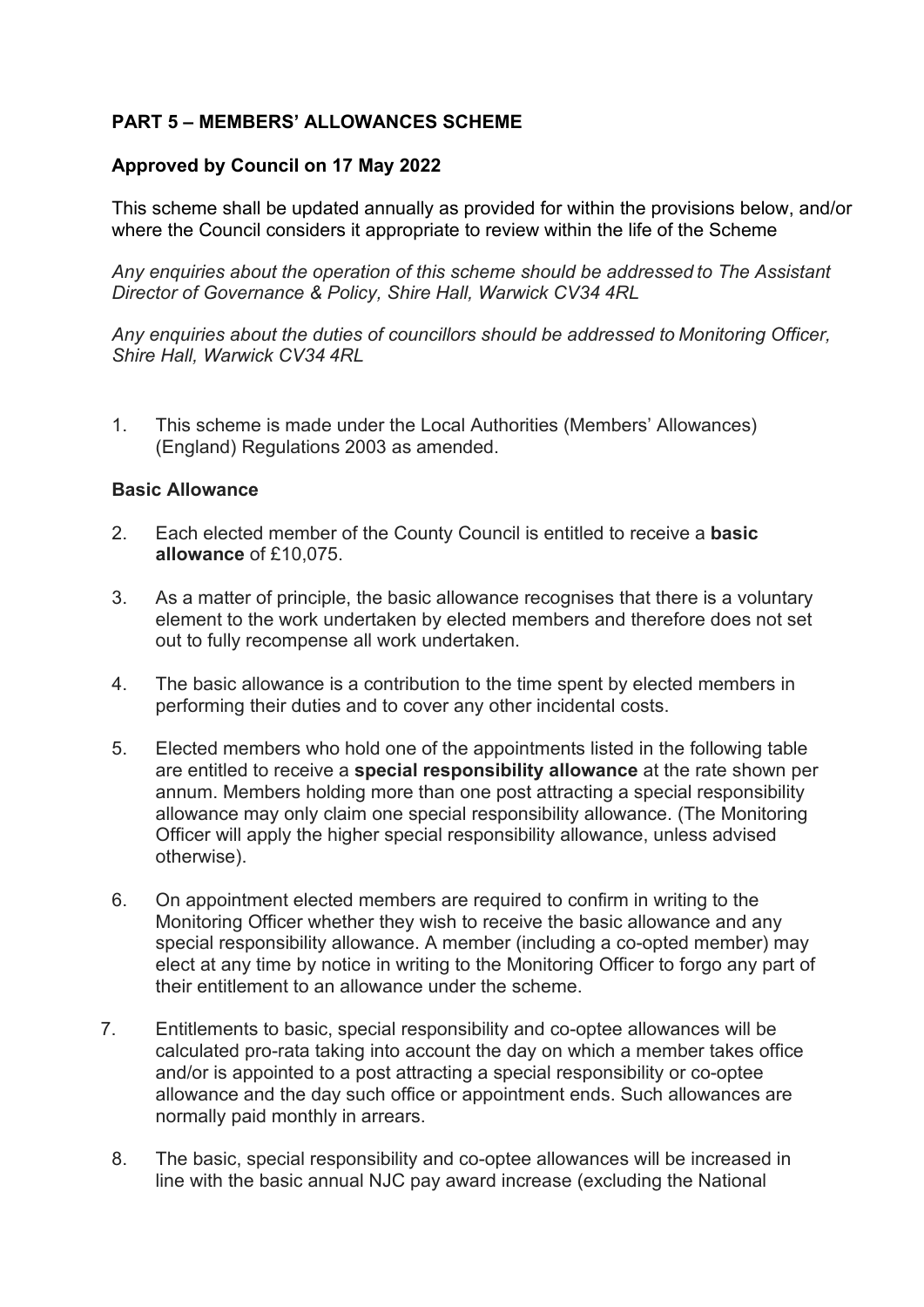Living Wage) for each year of this Scheme.

# **Special Responsibility Allowances (SRAs)**

9. SRAs are payable from the date of appointment to office.

# 10. SRAs are payable for the following positions

| <b>Office</b>                                                                                                                  | <b>Allowance from May 2022</b> |
|--------------------------------------------------------------------------------------------------------------------------------|--------------------------------|
|                                                                                                                                |                                |
| <b>Leader of the Council</b>                                                                                                   | 25235                          |
| Deputy Leader of the Council                                                                                                   | 15140                          |
| <b>Cabinet Member</b>                                                                                                          | 11252                          |
| <b>Chair of the Council</b>                                                                                                    | 6046                           |
| Vice-Chair of the Council                                                                                                      | 3025                           |
| <b>Overview and Scrutiny Committee Chair</b>                                                                                   | 6046                           |
| <b>Overview and Scrutiny Committee Vice-Chair</b>                                                                              | 3053                           |
| <b>Regulatory Committee Chair</b>                                                                                              | 6046                           |
| <b>Regulatory Committee Vice-chair</b>                                                                                         | 3053                           |
| <b>Audit and Standards Committee Chair</b>                                                                                     | 4699                           |
| <b>Pension Fund Investment Sub-Committee Chair</b>                                                                             | 4699                           |
| <b>Adoption Panel Member (County Councillor)</b>                                                                               | 1066                           |
| <b>Fostering Panel Member (County Councillor)</b>                                                                              | 1066                           |
| Chair of Warwickshire Police and Crime Panel when<br>the Chair is a nominated County Councillor<br>representative on the Panel | 3199                           |
| Leader of an Opposition Group*                                                                                                 | 8757                           |
| Deputy Leader of an Opposition Group*                                                                                          | 5238                           |

\* An Opposition Group is defined as a Group not represented on the cabinet comprising of at least three councillors.

## **Spokespersons Allowances**

- 11. Conservative group spokespersons to be determined by the Group Leader and notified to the Council from a total allocation of £14,000.
- 12. Opposition Groups\* (as defined at paragraph 10 above) have an allocation of £1,000 x number in their Group for group spokespersons to be allocated as determined by the Group Leader and notified to the Council.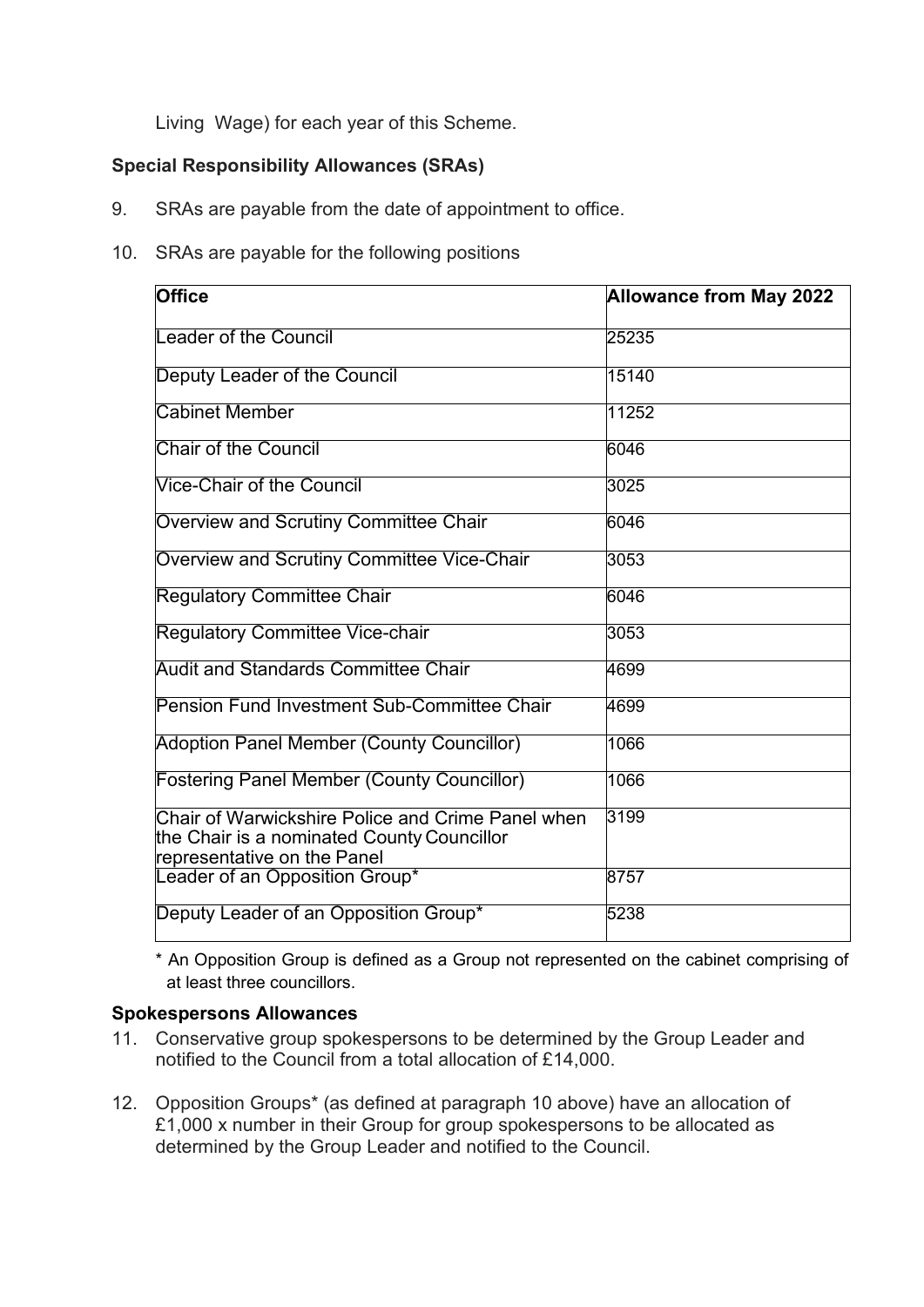## **Co-optee Allowance**

- 13. A co-optee is a non-elected member of the Council who is a member of a committee or sub- committee of the Council.
- 14. An allowance of £1,263 is payable to any co-optee who is not paid by or in receipt of allowances from their nominating body.

### **Travelling allowances**

15. These may be claimed by members for the duties listed in the appendix in accordance with the provisions set out below. Claims should be made within two months from the date of the event for which the allowance is claimed.

# **Public Transport**

- 16. Reimbursement for travel by public transport will not exceed the amount of the standard fare. In the case of rail travel, this will include the cost of a seat reservation.
- 17. Members may also claim for the cost of disability railcards or senior railcards where these are used to the Council's advantage to reduce fares incurred on Council business.
- 18. For the avoidance of doubt, the cost of first-class rail travel will not be reimbursed.
- 19. Receipts for all travel must be provided.
- 20. Members should, wherever feasible, take advantage of the countywide travel pass scheme for residents over 60 which allows free travel on local bus services within the county.

#### **Taxi Cab**

21. Taxi cab fares (including a reasonable gratuity) may be reimbursed in cases of urgency or when no public service is reasonably available. Receipts must be provided.

#### **Air or Sea**

22. Air or sea fare may be reimbursed if the rate compares reasonably with the cost of alternative means of travel and/or having regard to the likely savings in time. In respect of travel by air or sea, this must be agreed in advance with the democratic services manager. Receipts must be provided.

#### **Insurance**

23. It is essential that a member's own motor vehicle insurance policy covers them when using their own vehicle on County Council approved duties.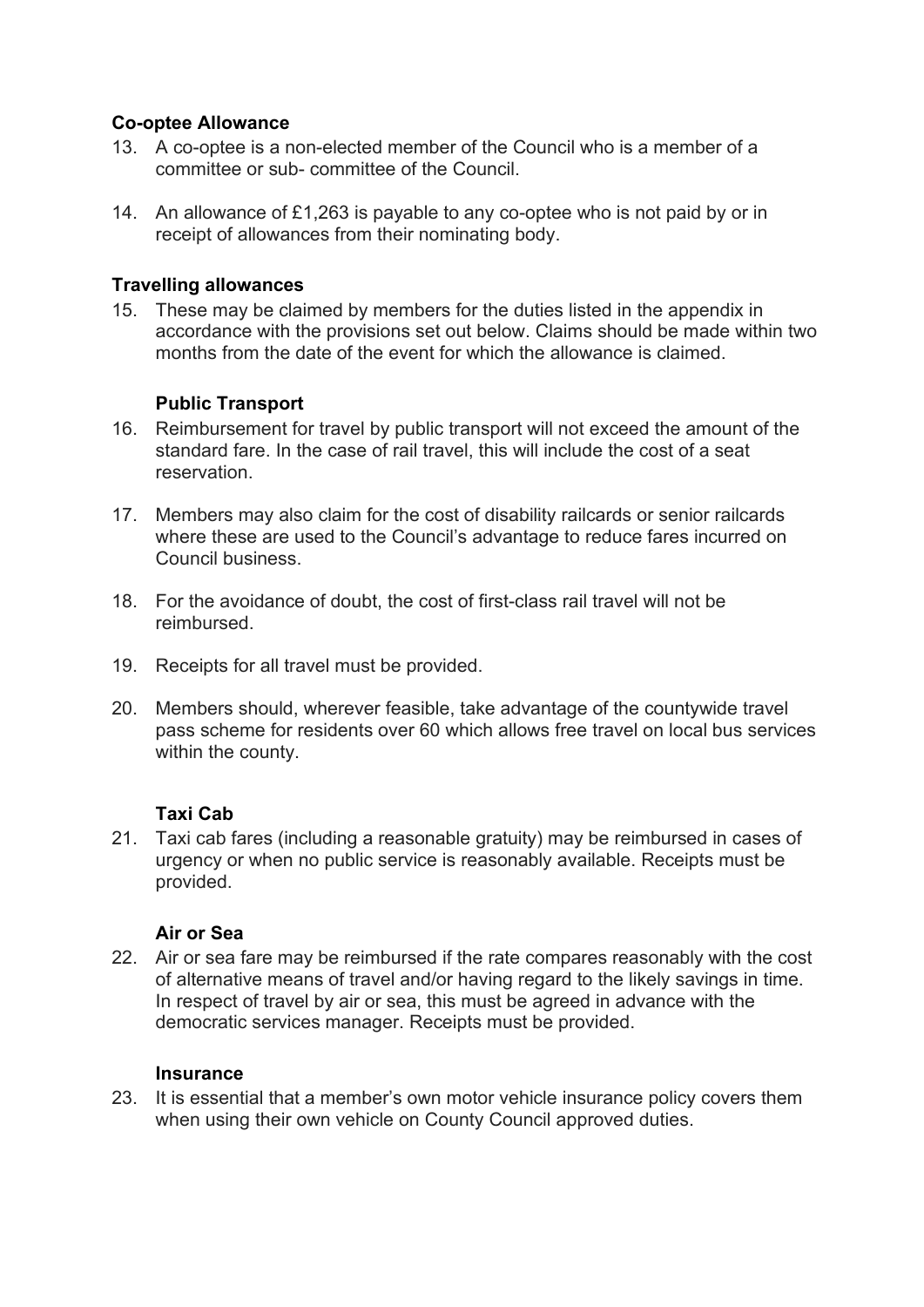### **Member's Private Vehicle**

24. The rates for travel by motor vehicle (excluding motorcycle) are to be consistent with the rates set from time to time by HMRC. Claims should be based on travel from the member's home address or from the actual starting point, whichever is the shorter. The Monitoring Officer will agree a standard mileage from the member's home to Shire Hall for each member. If a passenger is carried on any journey, an additional 10p per mile may be paid in respect of each passenger, provided it is economical to so do. The name of any passenger(s) must be entered on the claim form for that journey.

# **VAT Receipts**

25. Claims for mileage should be accompanied by a VAT receipt issued in the month of the claim.

## **Motorcycle or Bicycle**

26. The rate for motorcycle or bicycle is 20p per mile.

#### **Hired vehicle**

27. The rate for travel by a hired motor vehicle other than a taxi cab shall not exceed the rate which would have been applicable had the vehicle belonged to the member who hired it.

### **Subsistence allowances**

28. These may be claimed by members for the duties listed in the appendix subject to the following provisions:

#### **Food**

- 29. The council will reimburse actual costs up to the following maximum subsistence rates.
	- i. Lunchtime £6.50 per Member
	- ii. Evening Meal £10.00 per Member
- 30. Receipts must be provided with all claims and the claim for subsistence -should be made within two months from the date of the event for which the allowance is claimed.
- 31. Subsistence will not be paid for alcoholic beverages.

## **Accommodation**

32. In the case of an absence overnight from the usual place of residence the cost of accommodation (including breakfast) should not exceed £85 outside of London, or £110 in London. These rates shall be deemed to cover a continuous period of absence of 24 hours.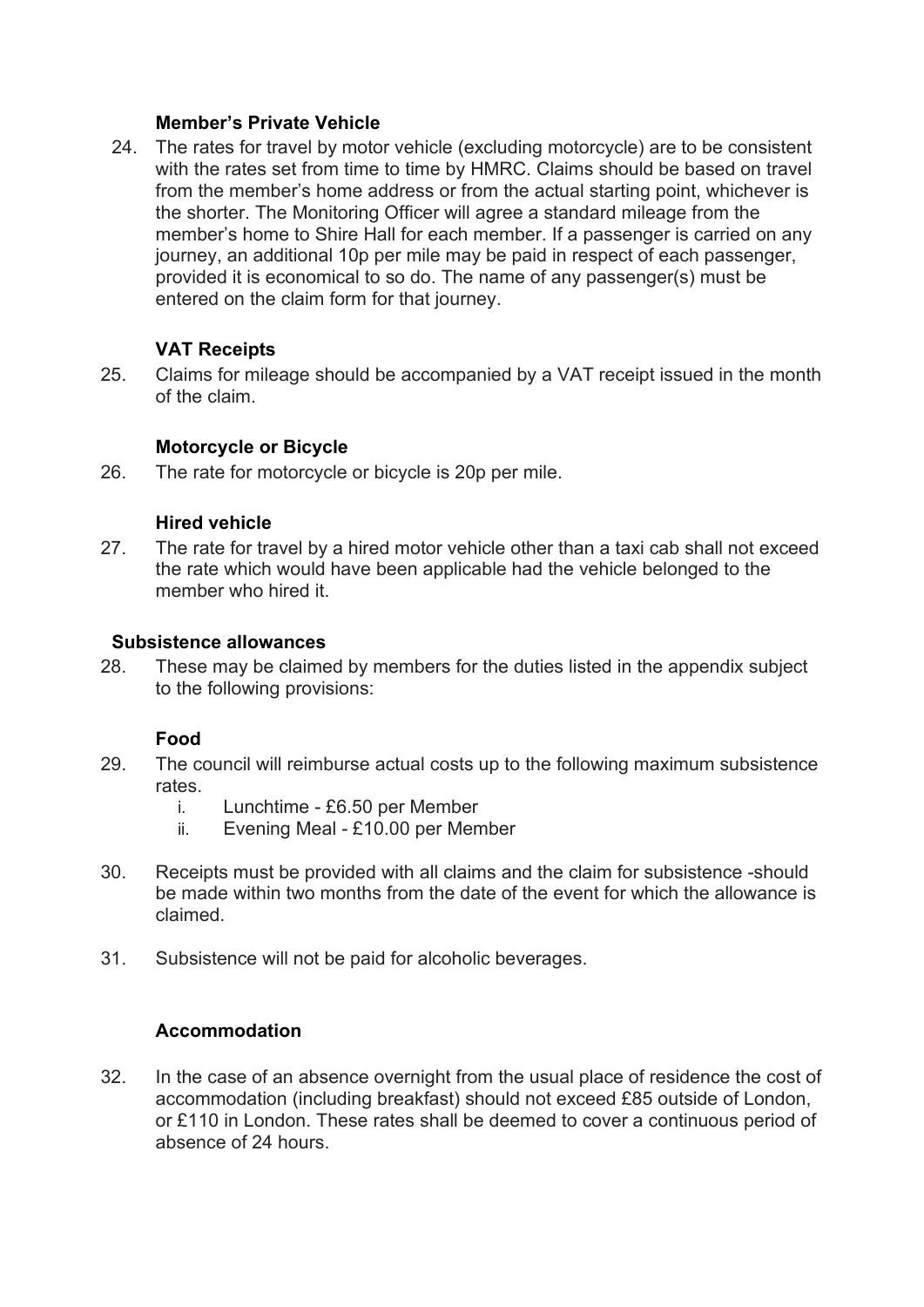33. The rates can only be exceeded if there are exceptional circumstances and members should consult the Delivery Lead Governance Services for approval or may be required to pay any excess above the rates.

## **Dependant carer's allowance**

- 34. Such allowance may be claimed by members who incur expenditure on the care of children or other dependants for the duties listed in the Appendix in accordance with the following provisions.
	- i. The event requires the member to provide care for a person who normally lives with the member as part of the member's family
	- ii. Receipts must be provided with all claims for the allowance and the claim must be made within 2 months from the date of the event for which the allowance is claimed.
	- iii. The sum claimed is the lower of the actual paid or the applicable maximum hourly rate below, and will be increased in line with the basic annual NJC pay award increase (excluding the National Living Wage) for each year of this Scheme.
- 35. A carer is any responsible mature person who does not normally live with the member as part of the member's household.

| Dependant                                                                            | Rate per hour |
|--------------------------------------------------------------------------------------|---------------|
| A child below school age or a child<br>under 14 years of age outside school<br>hours | £6.00*        |
| An elderly, sick or disabled dependant<br>requiring constant care                    | £19.60 $*$    |

\*This rate can only be exceeded if there are exceptional circumstances and members have prior approval of the Delivery Lead Governance Services.